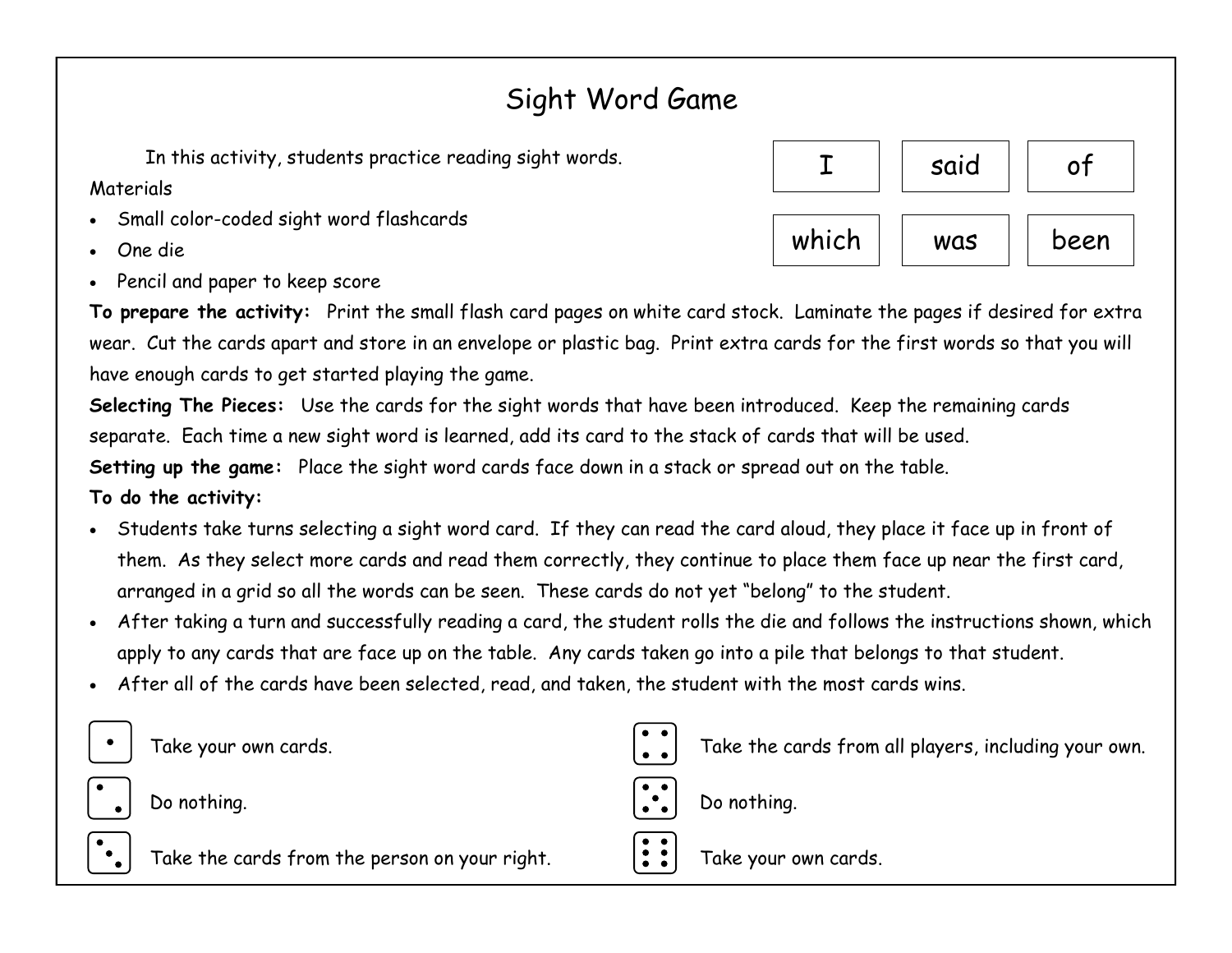| is                   | his                  | as                        |
|----------------------|----------------------|---------------------------|
| ShV                  | ShV                  | ShV                       |
| has                  | A                    | $\boldsymbol{\mathsf{C}}$ |
| ShV                  | ShV                  | ShV                       |
| $\mathbf I$<br>ShV   | Was<br>$\mathbf{1}$  | of<br>$\mathbf{1}$        |
| both<br>$\mathbf{1}$ | the<br>$\mathbf{1}$  | most                      |
| post<br>$\mathbf{1}$ | wolf<br>$\mathbf{1}$ | two<br>$\mathbf{1}$       |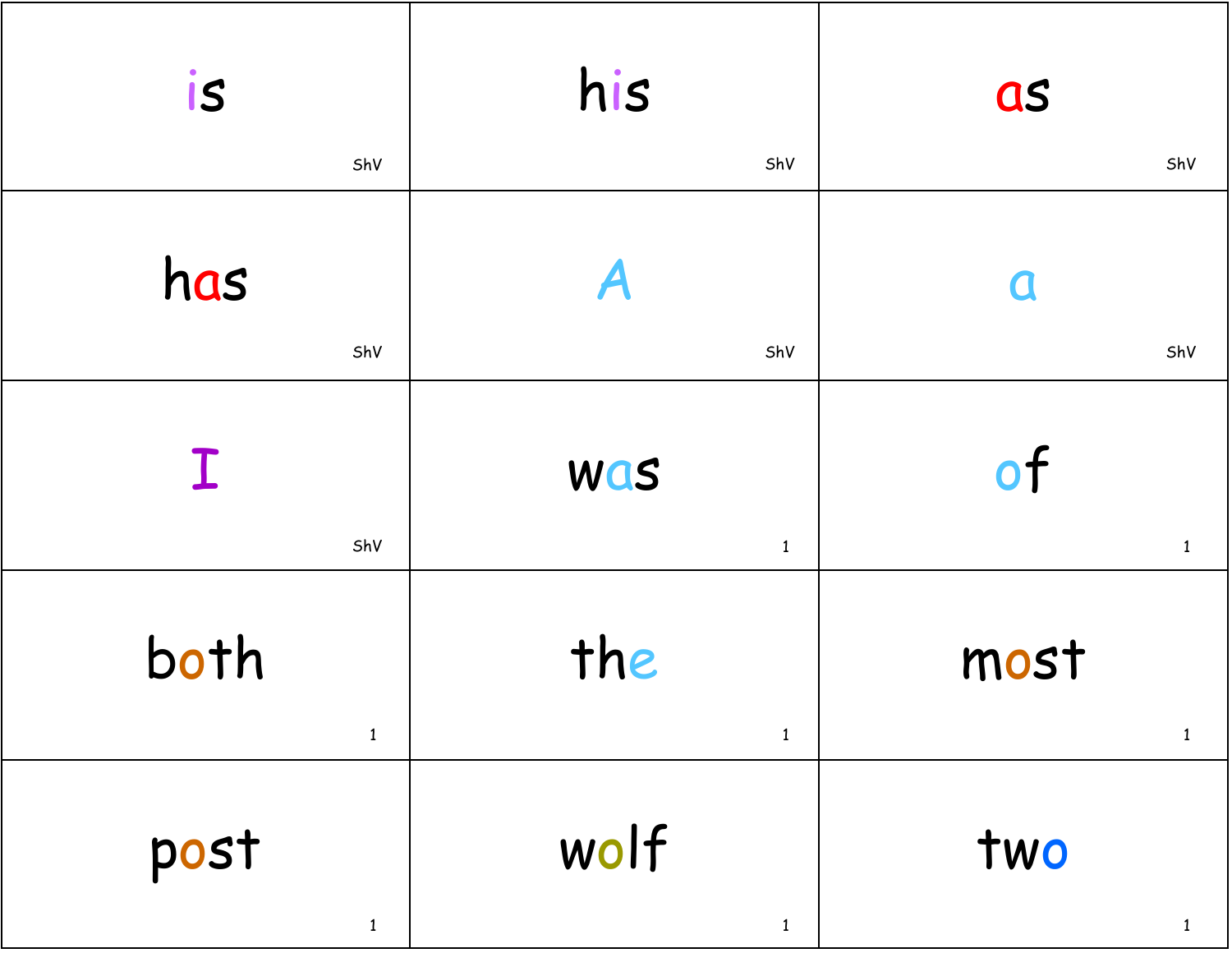| rich           | much           | such           |
|----------------|----------------|----------------|
| $\mathbf{1}$   | $\mathbf{1}$   | $\mathbf{1}$   |
| which          | what           | who            |
| $\mathbf{1}$   | $\mathbf{1}$   | $\mathbf{1}$   |
| whom           | whose          | truth          |
| $\mathbf{1}$   | $\mathbf{1}$   | $\mathbf{1}$   |
| people         | been           | where          |
| $\overline{c}$ | $\overline{c}$ | $\mathbf{2}$   |
| there          | were           | said           |
| $\overline{c}$ | $\overline{c}$ | $\overline{c}$ |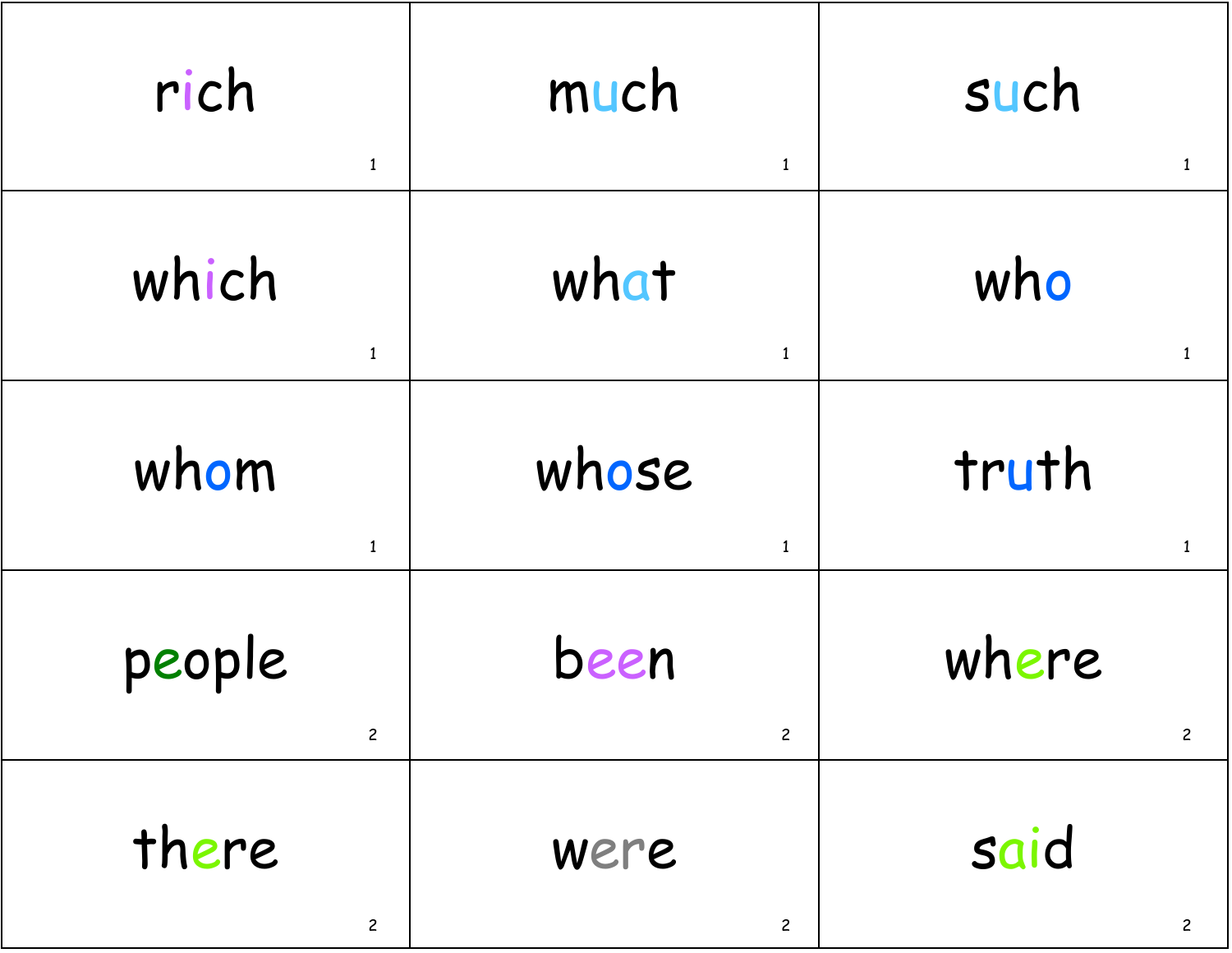| <b>Says</b>    | friend         | children       |
|----------------|----------------|----------------|
| $\mathbf{2}$   | $\overline{c}$ | $\overline{c}$ |
| won't          | don't          | any            |
| $\overline{c}$ | $\overline{c}$ | $\overline{c}$ |
| many           | busy           | only           |
| $\overline{c}$ | $\overline{c}$ | $\overline{c}$ |
| broad          | does           | shoe           |
| $\mathsf{3}$   | $\mathsf{3}$   | 3              |
| move           | prove          | lose           |
| $\mathsf{3}$   | $\mathsf{3}$   | 3              |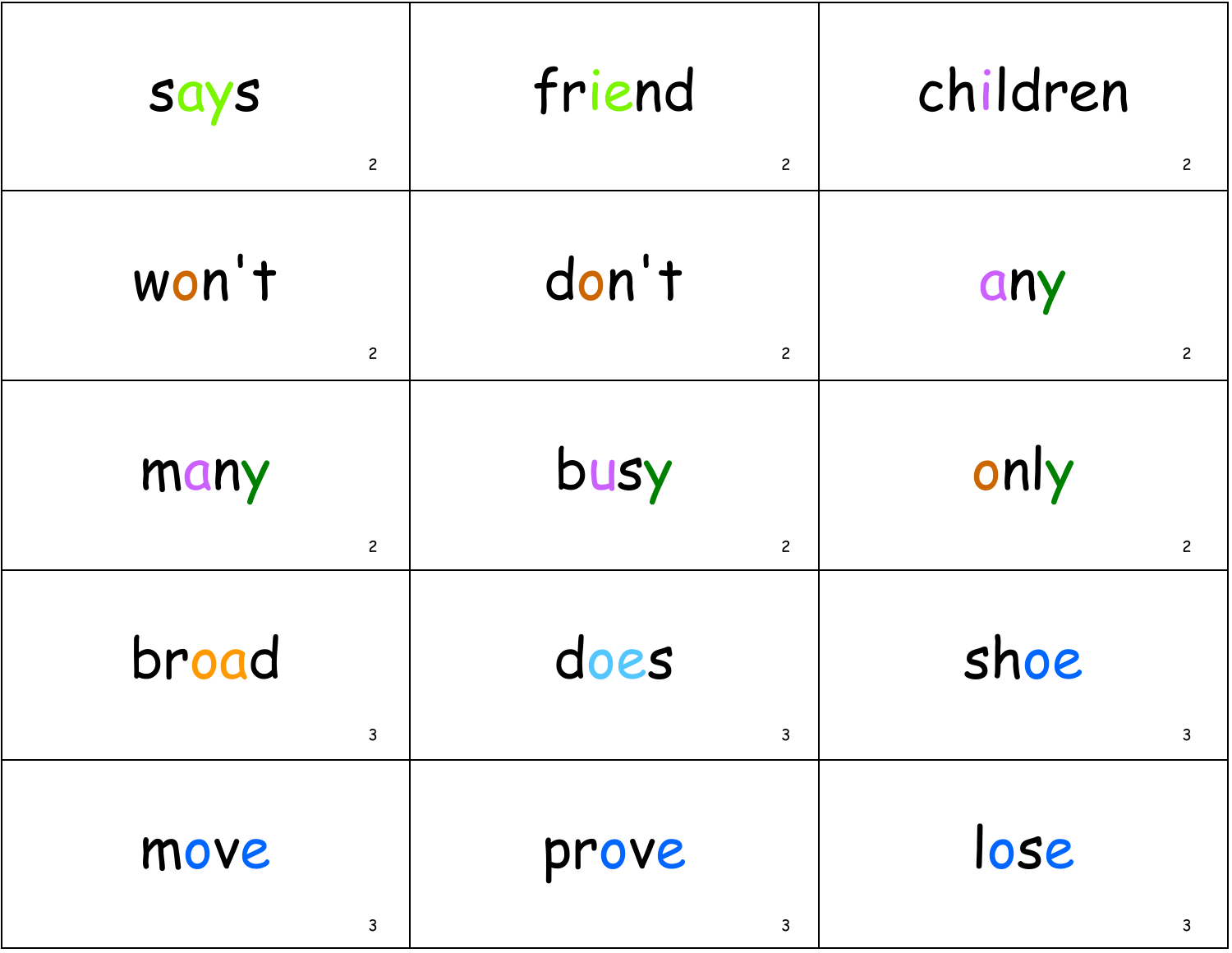| gone                    | one                     | again                   |
|-------------------------|-------------------------|-------------------------|
| $\mathsf{3}$            | $\mathsf{3}$            | $\mathsf{3}$            |
| against                 | sure                    | <b>SEW</b>              |
| $\mathsf{3}$            | $\mathsf{3}$            | $\mathsf{3}$            |
| though                  | through                 | know                    |
| $\overline{\mathbf{r}}$ | $\overline{\mathbf{4}}$ | $\overline{\mathbf{4}}$ |
| school                  | poor                    | door                    |
| 4                       | $\overline{\mathbf{r}}$ | 4                       |
| floor                   | half                    | calf                    |
| $\overline{\mathbf{4}}$ | $\overline{\mathbf{4}}$ | 4                       |